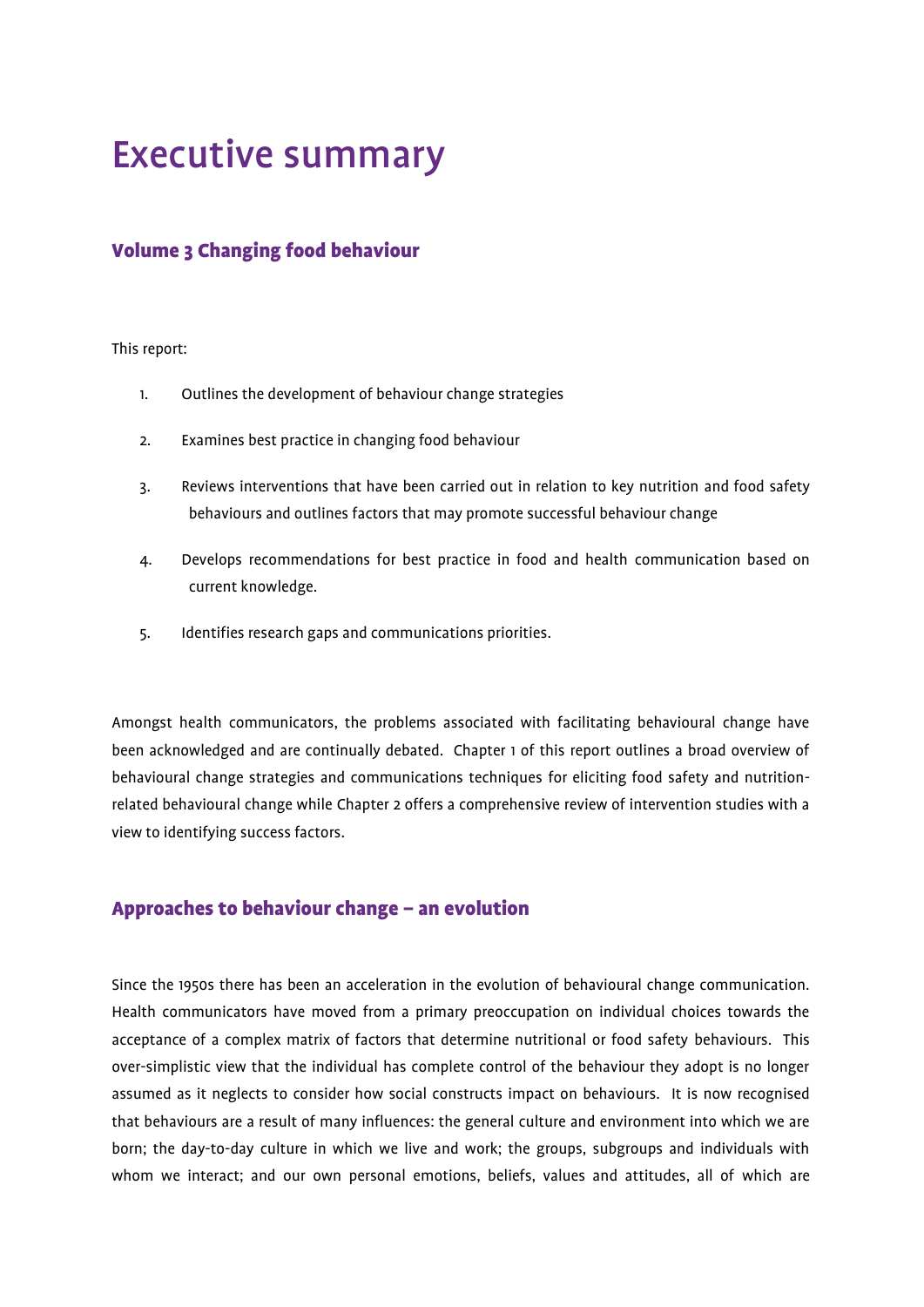influenced by these wider factors. This recent change in perspective has catalysed the adoption of a multifaceted approach to behavioural change.

The current review has been divided into two parts, which reflect the planning and implementation of communication for behaviour change. The first half maps the evolution of behavioural change communication; introduces the role of theory and discusses the four dominant strategies which are used to facilitate food-related change namely health promotion, risk communication, social marketing and more recently, behavioural economics. The second half examines the techniques used to communicate behavioural change within any of the preferred strategies. Practical examples are used to illustrate the innovative communication approaches that have been adopted to tackle food safety and nutritional issues.

## Current approaches to behavioural change

The behavioural change literature is dominated by three widely accepted frameworks; health promotion; risk communication and social marketing. In recent years a 'Nudge' or 'libertarian paternalistic' approach from behavioural economics has grown in prominence. However, to date it is a lesser used approach in relation to food safety and healthy eating. This report seeks to summarise the key characteristics of each approach and identify the impact they have had on the adoption of desirable food safety and nutrition behaviours.

This report extensively discusses social marketing, which is reflective of **safefood**'s commitment to the adoption of this approach to guide and inform the development of campaigns. Social marketing has been heralded as one of the most developed public health communication strategies, and as an innovative approach that has moved away from health education and social advertising strategies. Social marketing as a discipline seeks to bridge the gap between intention and behaviour through voluntary behavioural change. It is not a theory but a framework that has developed from other disciplines such as psychology, sociology and communication.

Like health promotion, social marketing as a strategy integrates many theories and approaches to promote behavioural change. Where it differs however, is its emergence as a discipline from traditional commercial marketing practices to address societal problems. Social marketers use central tenants such as 'exchange theory' to develop successful campaigns; 'exchange' in this context means that both parties need to receive something of value for any change to occur. By identifying barriers to change, positive behaviours can be 'packaged' to overcome difficulties whilst highlighting value to the individual.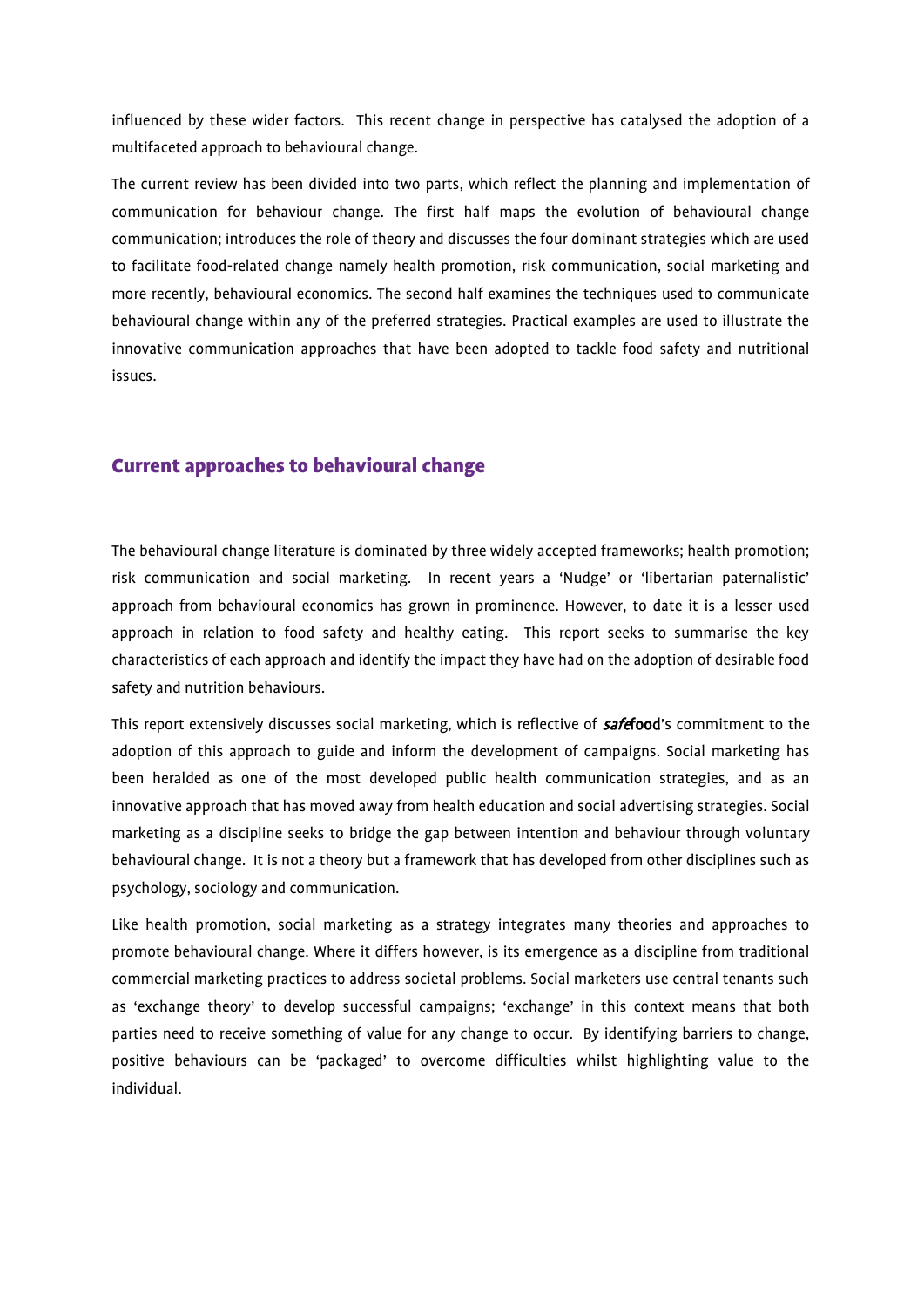## Communicating for behavioural change

Each of the behavioural change strategies discussed are supported by a wide range of communication techniques in a variety of settings. This report identifies the most widely used techniques, ranging from health education to media advocacy, whilst discussing the role they play in facilitating positive behavioural change. Any of the techniques described are adaptable depending on the overall goals and objectives of the campaigns. However, it also should be acknowledged that within this chapter there is greater emphasis on nutrition-related messages, which reflects the scarcity of published information on food safety communication campaigns.

Communicators of nutrition and food safety messages have the opportunity to use multiple formats to target consumers. Traditional mass media tools such as radio, television, billboards, and print forms such as posters, leaflets, newspapers, magazines and education curricula are now accompanied by new media technologies such as the internet, mobile and digital communication. Techniques such as social advertising, for example public service announcements, have been replaced with these more proactive tools, as a call to action has become a key part of message exposure. This section describes in detail some of the most widely used communication techniques implemented through behavioural change strategies and how they have evolved to engage with a changing society.

## Identifying a best practice approach

There is no universal solution to addressing current and arising food safety and nutritional issues. Therefore, there is a greater need to tackle complex problems through a more integrated approach and effect behavioural change through a co-ordinated effort. Future successful strategies should incorporate multiple stakeholders working simultaneously in various sectors and settings, and refocus on the influence of environmental forces in addition to changing behaviours of the individual. Theories such as the Social Cognitive Theory have long proposed this approach, emphasising the internal and external factors that impact on our behaviour. Behavioural change communicators need to recognise how these factors or forces interact with each other to impact on individual behaviour and present adequate solutions.

The evidence within this report emphasises how food safety and nutritional behavioural change communication is continuing to respond to a changing environment. For behavioural change to continue to take effect, communicators need to be flexible, adopting principles from more established approaches such as health promotion and risk communication with more contemporary strategies such as behavioural economics and the 'Nudge' theory. This flexibility should not be limited to the strategic approach adopted; it should also be reflected in the communication techniques adopted. For example,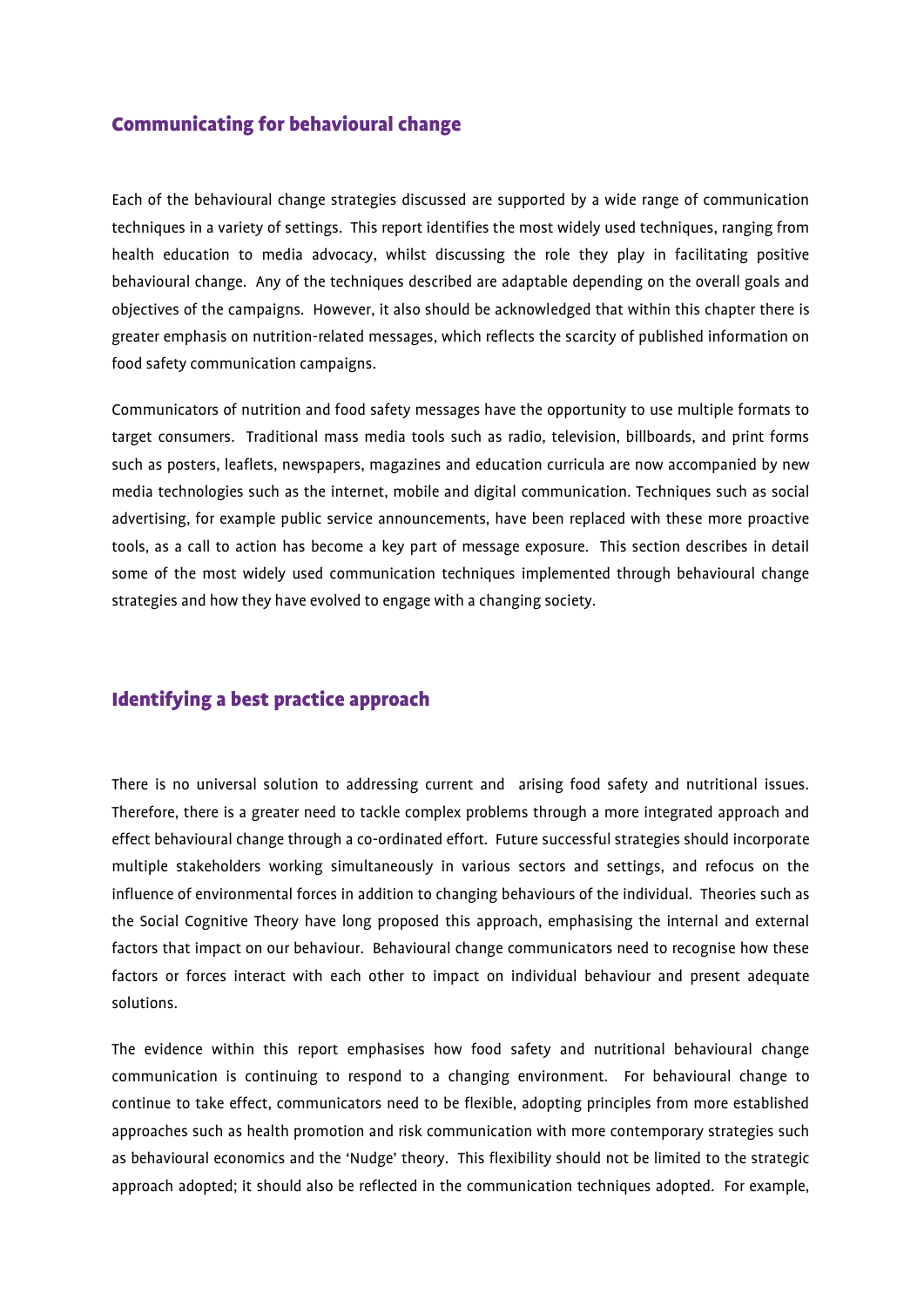mass media or media advocacy can be more effective with certain audiences, as would a different setting. Therefore, knowing your intended audience will be paramount in campaign success.

In response to the need for a more integrated, partnership approach behavioural change strategies should incorporate various types of stakeholders working in partnership from within and across different levels (including individual, communities and population) for a common objective. Strategies need to take a multifaceted approach to behavioural change, examining both prevention and treatment of complex behavioural issues. In this regard, public policy will play a major role in behavioural change in the future, focusing on implementation within and across systems at each level in order to restore this balance.

## A review of behaviour change interventions in food safety and nutrition

As part of **safefood**'s research on food-related behaviour change, an assessment of the effectiveness of food safety and nutrition interventions was also carried out. This review provides critical insight into the achievements and limitations of such research, including the identification of effective planning, implementation and evaluation strategies, ultimately providing direction for future funding, development, and collaboration. The current global obesity epidemic highlights the importance and priority of related health promotion interventions. Likewise, consumer food poisoning and the spread of foodborne infectious disease through cross-transmission represent considerable threats to public health. Research needs to be appropriately directed in order to achieve effective and sustainable changes.

An in-depth literature search was conducted using online databases that included PubMed, Web of Knowledge (including Web of Science and ISI database) and PSYCINFO. The electronic search was supplemented by a review of relevant bibliographies and consultation with experts. Documents in English were considered and sourced from various countries: United States of America; Canada; Wales; Northern Ireland; Scotland; New Zealand; Australia; Republic of Ireland; Israel; Netherlands; Germany; Austria; Switzerland; Sweden; Finland; Turkey; England; Denmark; Norway; China; Italy. Studies conducted between 1985 and 2010 were examined. Of these, roughly 14 per cent reported on food safety interventions; 86 per cent concerned nutrition. Two dietary interventions were found from the Republic of Ireland; 0 from Northern Ireland. One food safety intervention study was found for the island of Ireland. The intervention studies were organised into categories of obesity prevention, obesity treatment/weight loss, salt, fruit and vegetables, biological risks, unhealthy foods, mode of provision and fat. One intervention regarding technological consumer risks was found; there were none found regarding chemical consumer risks. A great deal of fruit and vegetable and obesity prevention interventions were found, yet there was a lack of comparable research for food safety, salt and reduction of unhealthy foods (soft drinks, treat foods, etc.). Commissioning bodies for the studies included the British Broadcasting Corporation (BBC), the Food Standards Agency UK (FSA), the Institute for Social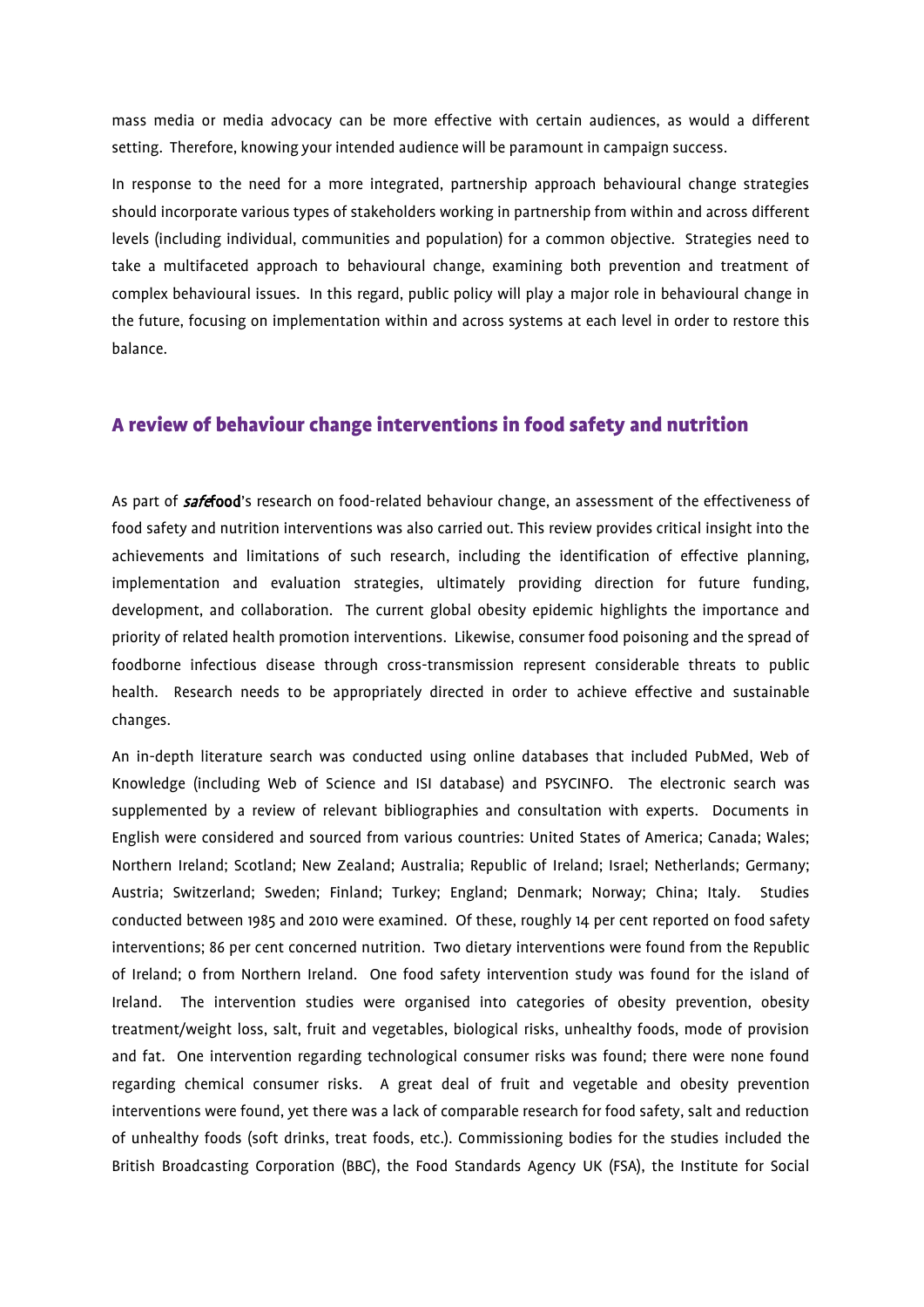Marketing (ISM), the National Institute for Health and Clinical Excellence (NICE), safefood, the United States Department of Agriculture (USDA) and the World Health Organisation (WHO). For a full list of commissioning bodies and study details, please refer to the interventions database on www.safefood.eu.

## Do nutrition and food safety interventions work?

The vast majority of food safety and nutrition studies reported change in a variety of populations and settings, suggesting that interventions have the capacity to improve consumer diet and food safety behaviour. That being said, there still exists a lack of high-quality evidence and, although progress is being made, guidance for both researchers and practitioners is insubstantial. Intervention planning, implementation and evaluation trends provide insight into the limitations and strengths of the available literature. Table 1 outlines the methodological feature, target groups and intervention settings that were examined.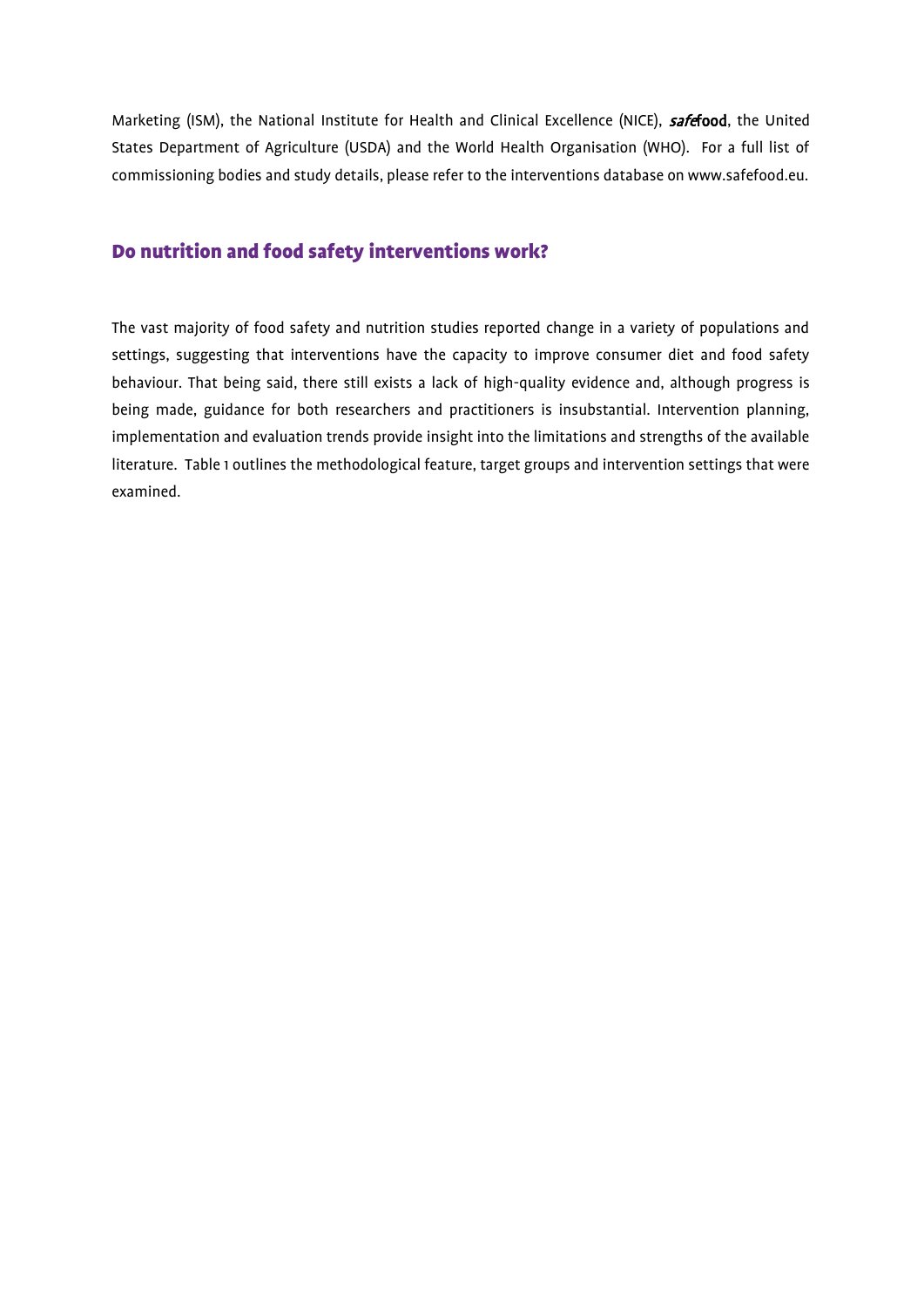#### Table 1: Intervention planning and implementation trends

| <b>Methodological features</b> | <b>Target Groups</b>                     | Intervention setting                                            |
|--------------------------------|------------------------------------------|-----------------------------------------------------------------|
| Theories and techniques        | Age                                      | Workplace                                                       |
| Social marketing approaches    | <b>Educational attainment</b>            | School                                                          |
| <b>Ethics</b>                  | Ethnicity and at-risk/minority<br>groups | Home                                                            |
| Sample selection               |                                          | Rural versus urban                                              |
| Survey design                  |                                          | Supermarkets,<br>restaurants,<br>canteens and point-of-purchase |
| Peer educators                 |                                          | Group settings                                                  |
| Creativity                     |                                          | Primary health care settings                                    |
| Situational factors/timing     |                                          |                                                                 |
| Intervention adherence         |                                          |                                                                 |
| <b>Educational component</b>   |                                          |                                                                 |

Overall, intervening simultaneously at an individual and environmental level is more likely to bring about sustained change. Multi-component campaigns that implement change in a variety of different settings show most promise for future research.

# Intervention evaluation trends

A variety of outcome measures were examined in the interventions, including blood cholesterol levels, spending habits, hand washing frequencies, participant Body Mass Indexes (BMIs) and dietary intakes of salt, fruits and vegetables, and fat. While the importance of the use of biochemical and anthropometric measurements was often noted, less reliable measures, such as self-reported questionnaires, were frequently used as methods of evaluation.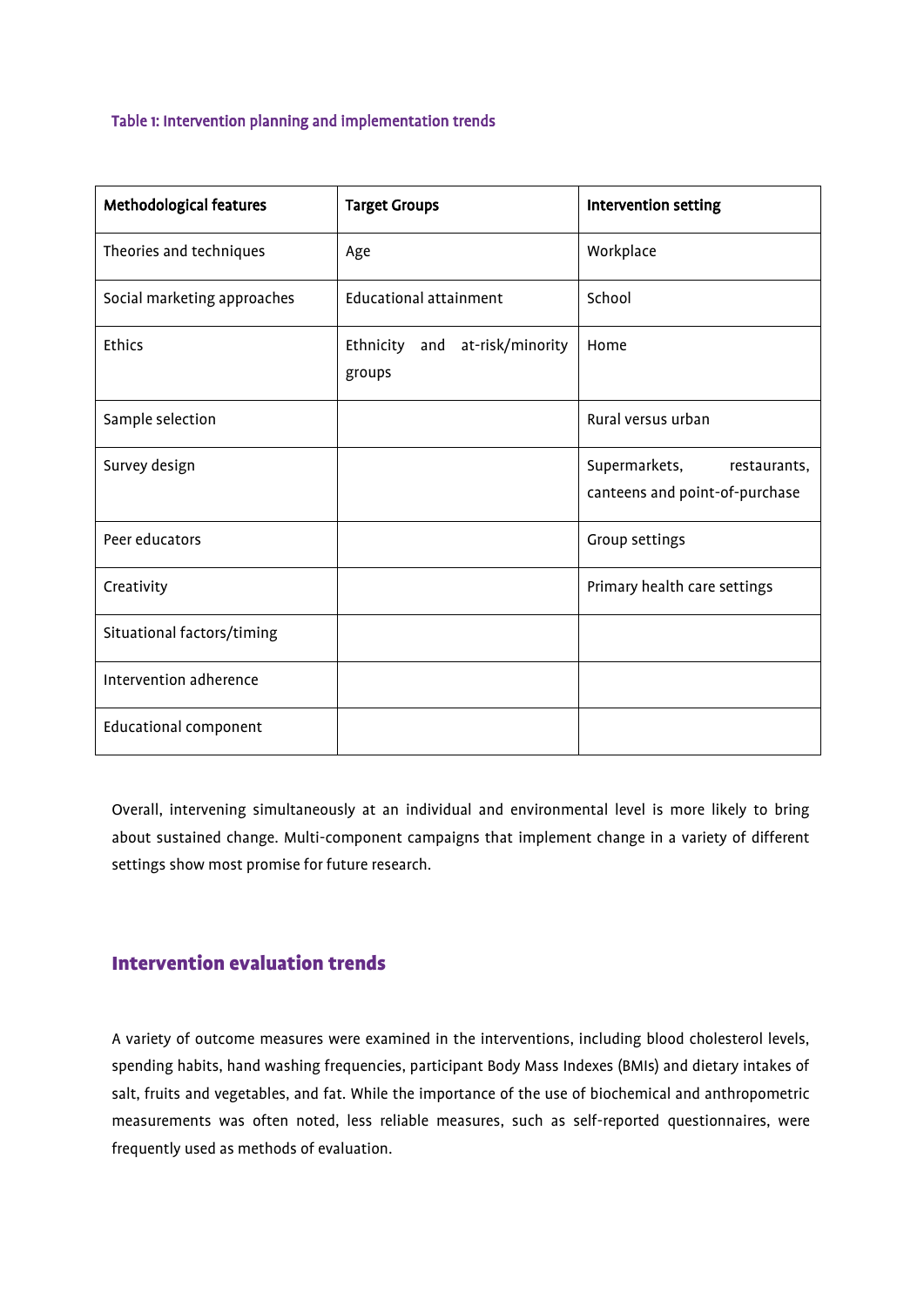It is becoming increasingly recognised that interventions need to consider multiple outcome measures in their evaluation strategies. Studies should also be realistic in their aims and objectives and consider immediate outcomes, such as changes in knowledge or attitudes, because many interventions have been evaluated on behaviour change alone and have consequently been labelled as ineffective. Multicomponent intervention designs are also often used, but the different levels are not always compared, subsequently leaving the most effective unidentified. Furthermore, data on "unsuccessful" interventions are often kept out of the public domain. The publication and sharing of information amongst researchers and practitioners is of great importance. It is essential that the evaluation of studies has due emphasis in future planning.

Overall, it was difficult to find studies that exemplified recommended evaluation practices. Despite the public health emphasis on obesity worldwide, of note, there is currently insufficient high quality evidence for effective obesity prevention and treatment interventions. Although many countries have implemented recommendations for best weight management clinical practice, international guidelines for the evaluation of dietary interventions are lacking. The diversity of intervention designs and consequential evaluation methods are noted, and evaluation needs to be flexible and adaptable, yet a general evidence-based framework is still achievable.

One such framework for weight management interventions is that produced by the National Obesity Observatory in the United Kingdom. The framework outlines three main types of evaluation: formative evaluation, process evaluation and impact/outcome evaluation. The authors state that the evaluation types are complementary and should all be conducted at appropriate stages in a project's cycle.

# Characteristics associated with effectiveness

This review clearly demonstrates that more research is warranted on effective interventions for foodrelated behaviour change. Collaboration and efficient planning at multiple levels is urgently required for societal change. Very few published food safety and dietary intervention studies are currently available for the island of Ireland. It is hoped that policy makers, researchers and health practitioners on the island will use this review to help plan, implement and evaluate future studies. Dietary and food safety interventions are lacking in quantity and quality, but there is promise of consumer behavioural change and programme effectiveness. The intervention planning, implementation and evaluation information presented throughout this chapter should serve as a foundation on which future research and guidelines develop. Study characteristics included in the most effective planning, implementation and evaluation strategies for dietary and food safety interventions are listed below and followed by recommendations for further research and communications.

#### Planning and implementation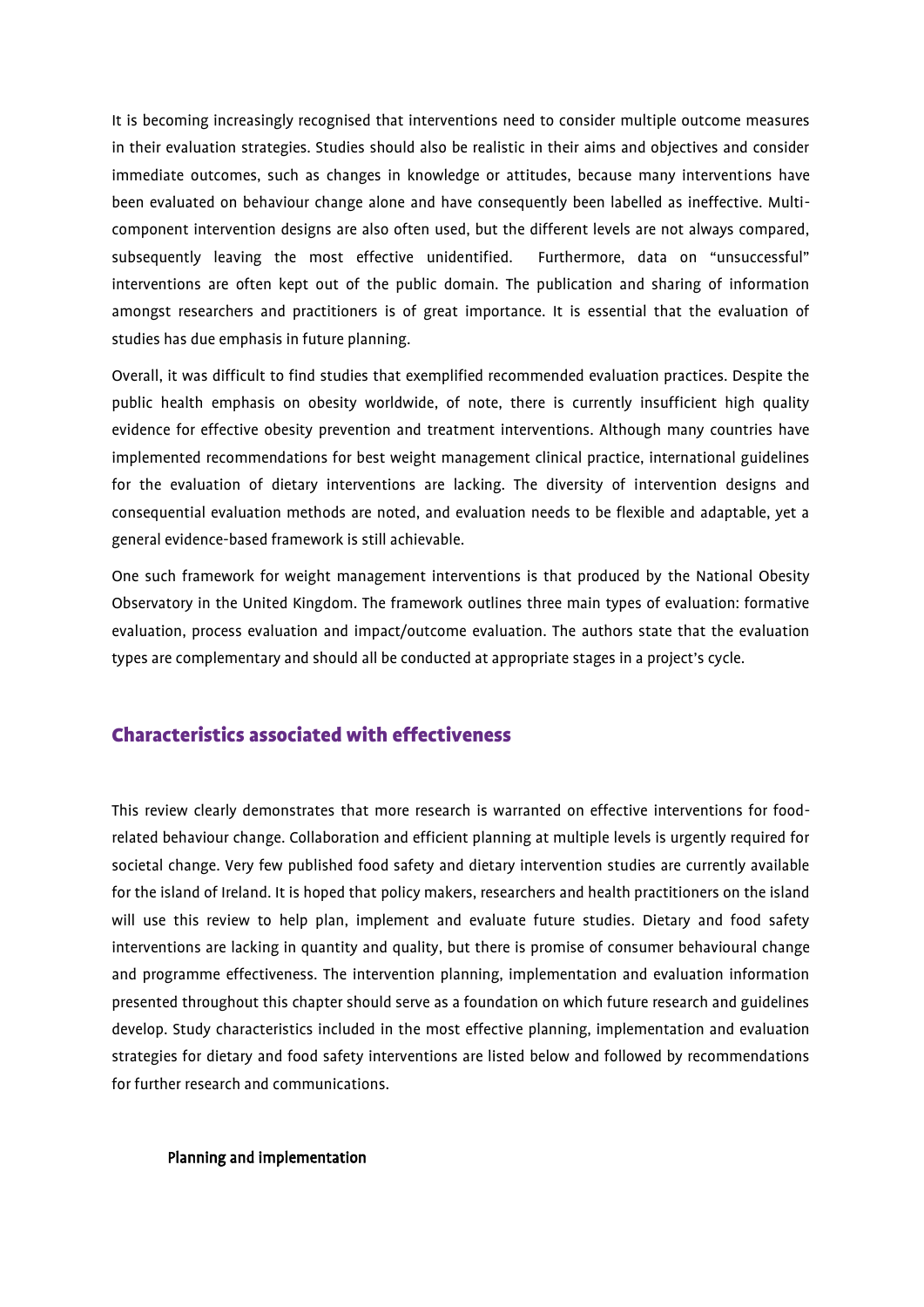- Interventions should be multifaceted (involving family, school, workplace, policy, community, etc).
- Longitudinal design is of value.
- Intervening simultaneously at an individual and environmental level is more likely to bring about sustained change.
- Interventions should have a clearly stated theoretical basis.
- Targeting both specific and general groups has been effective, yet enhanced effect is seen with clearly defined target groups.
- Consultation with community leaders and professional disciplines should occur prior to intervention administration.
- An availability and wide distribution of intervention materials is beneficial.
- Intervention curriculum and materials are most effective when they are culture-specific and tailored to the specific group involved.
- Creativity is an important factor in intervention design.
- Timing factors (such as summer holidays or employee redundancies) should be considered when planning an intervention.
- Dietary interventions are more successful when the participants have an increased personal time commitment to the project.
- Implementing an educational intervention component has been successful for both dietary and food safety interventions.
- The impact of dietary interventions is often greater for the oldest and youngest participants.
- Targeting a specific age bracket is often a successful intervention method.
- Improving the quality of the location of food within stores has been shown to increase the sale of fruits and vegetables.
- Increasing access to healthier foods by opening supermarkets in inner-city areas can be effective.
- Parental involvement is an important factor in promoting sustainable changes during early childhood.
- Participants with higher levels of educational attainment often show the greatest capacity for behavioural and attitudinal change in dietary and food safety interventions.
- Problem-solving techniques and motivational interviewing are important elements in maintaining long-term weight loss among minority groups.
- Interventions should provide or work within a supportive environment.
- The preschool setting merits significant attention in future research.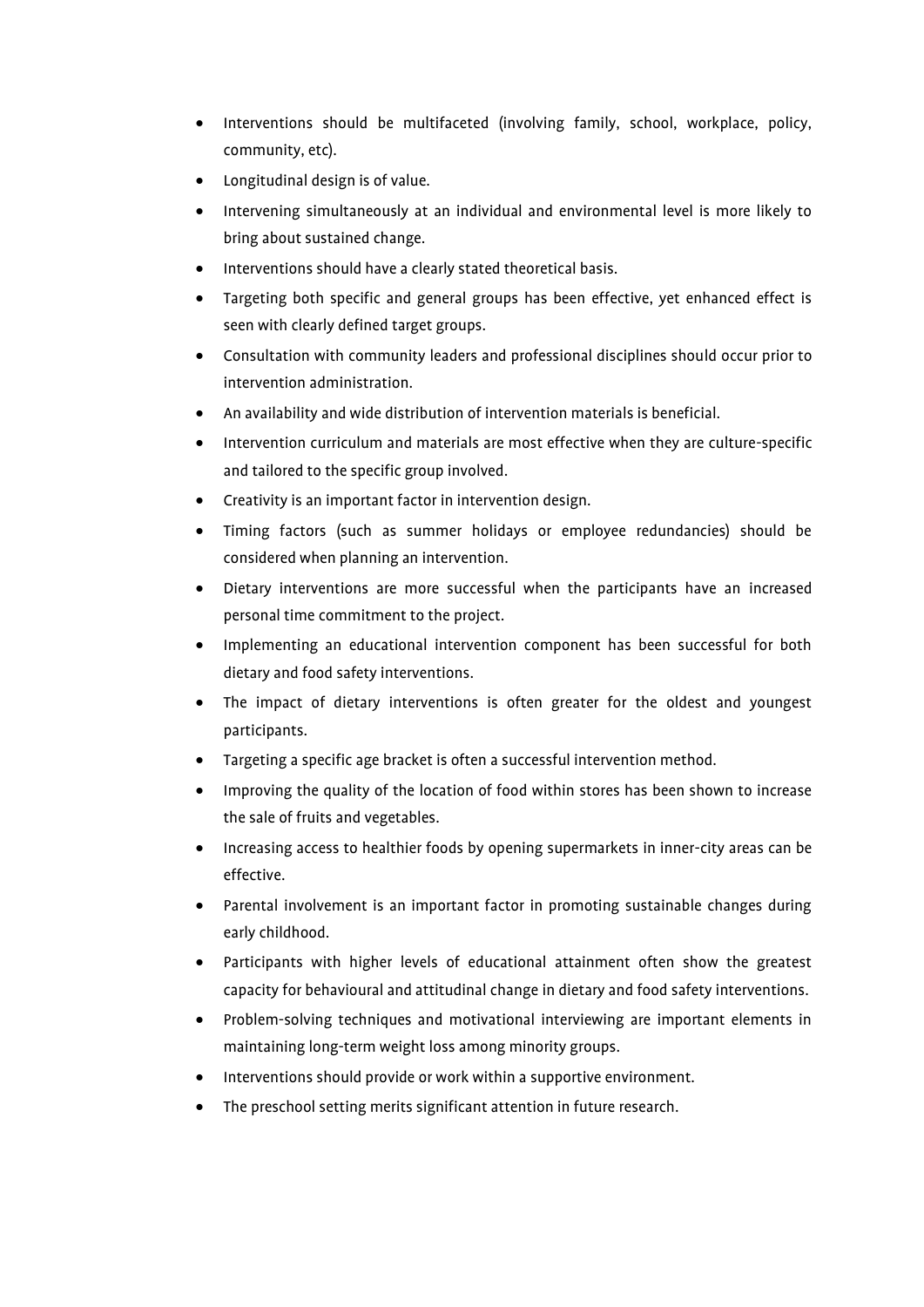- Food safety promotion methods such as community-based education programmes, hand washing promotion and food-handler training were all deemed useful (194, 248, 252).
- Trusted and recognised community workers (i.e. peer leaders) are effective vehicles for intervention implementation.
- Dietary interventions should provide increased availability, variety, taste opportunities and convenience of food.
- Liberal thinking around study design is recommended; RCTs are not always the most effective option and may not be practical at a community level.

#### Evaluation

- Long-term evaluations and follow-ups are important and should be included in the study design.
- Intervention clinical outcomes should be addressed in addition to the commonly measured behavioural outcomes.
- Interventions should consider multiple outcomes in their evaluation strategies.
- Focus groups, interviews and community/expert steering groups should be an aspect of project evaluation.
- Intervention studies should secure adequate funding for evaluation prior to programme implementation (at least 10 per cent of total budget).
- Cost-effectiveness and cost-utility analyses should be performed.
- Measurement tools should be valid and reliable.
- Appropriate statistical analyses should be used.
- An evaluation partnership between evaluators and practitioners is recommended.
- Project managers should employ external independent researchers to evaluate intervention effectiveness.
- Evaluation should be based on an evidence-based framework, such as that produced by the National Obesity Observatory in the United Kingdom.
- Formative, process and impact/outcome intervention evaluations should be conducted.
- "Toolkits" of evaluation for obesity prevention and treatment interventions should be considered.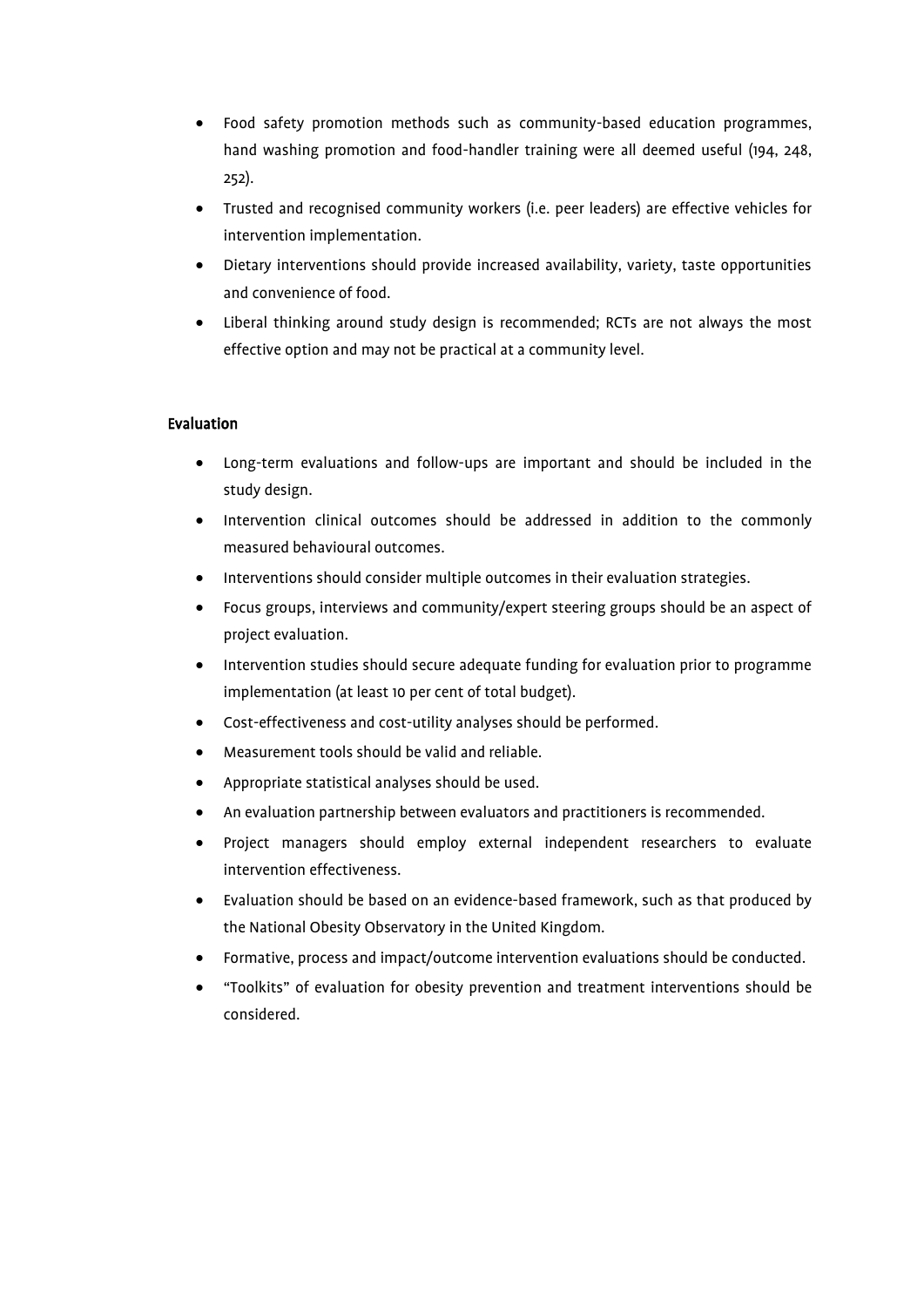# Recommendations

# Research recommendations for communicating behaviour change and developing interventions on the IOI

| Knowledge gap                                                                                                                     | health<br><b>Public</b><br>implication(s)                                                        | Recommendation/solution                                                                                                                                                                                                                                                                                                                               |
|-----------------------------------------------------------------------------------------------------------------------------------|--------------------------------------------------------------------------------------------------|-------------------------------------------------------------------------------------------------------------------------------------------------------------------------------------------------------------------------------------------------------------------------------------------------------------------------------------------------------|
| Recommendations relating to interventions                                                                                         |                                                                                                  |                                                                                                                                                                                                                                                                                                                                                       |
| A lack of research on effective<br>intervention on the IOI and a lack of<br>food safety intervention research<br>internationally. | Poor understanding of<br>effective food safety<br>behaviour change.                              | 1. Conduct intervention studies to<br>improved<br>food<br>promote<br>safety<br>practice.<br>2. Research needs to be published and<br>shared.<br>Methods to<br>address<br>bias in<br>3.<br>publishing<br>positive<br>intervention<br>outcomes are needed.                                                                                              |
| There is a lack of well-planned and<br>evaluated interventions.                                                                   | intervention<br>1. Poor<br>outcomes.<br>2. Ineffective use of<br>health<br>promotion<br>funding. | 1. International guidelines for the<br>evaluation of dietary interventions are<br>needed.<br>2. Budget and resources are required<br>for thorough planning and evaluation.<br>advisory<br>An<br>for<br>3.<br>resource<br>practitioners should be created and<br>distributed.<br>4. Opportunities for training<br>in<br>evaluation should be provided. |
| Little<br>about<br>is<br>known<br>the<br>sustainability of interventions over<br>time.                                            | sustainability<br>Poor<br>result<br>in<br>may<br>ineffective<br>behaviour<br>change.             | sustainability<br>Evaluate<br>of<br>all<br>1.<br>intervention projects.<br>Methods<br>to<br>increase<br>2.<br>cost-<br>effectiveness are needed.                                                                                                                                                                                                      |
| The evaluation of different levels<br>within<br>multi-component                                                                   | 1. Potential to isolate<br>for<br>key<br>measures                                                | 1. Include multi-level intervention in<br>study design.                                                                                                                                                                                                                                                                                               |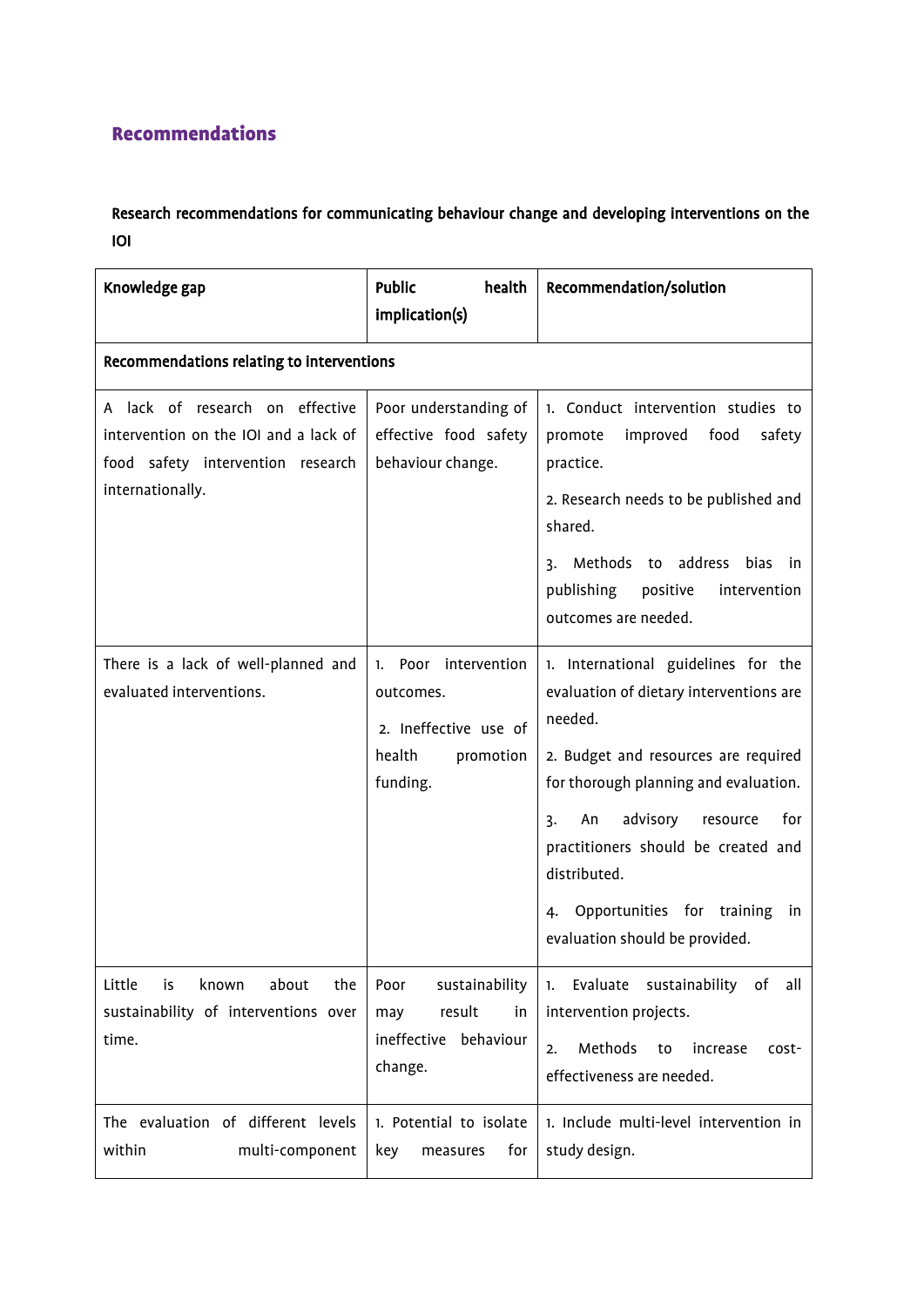| interventions is lacking.                                                                                                                                                                 | effective<br>behaviour<br>change.<br>2. Potential to identify<br>synergistic effects of<br>different<br>interventions. |                                                                                                                                                                                 |
|-------------------------------------------------------------------------------------------------------------------------------------------------------------------------------------------|------------------------------------------------------------------------------------------------------------------------|---------------------------------------------------------------------------------------------------------------------------------------------------------------------------------|
| Attracting<br>the<br>co-operation<br>of<br>individuals who refuse participation<br>remains a major setback in food<br>safety and nutrition interventions, as<br>is participant adherence. | May result in bias or<br>non-significant<br>results.                                                                   | Methods to increase participation and<br>adherence are needed.                                                                                                                  |
| Poor understanding of the effects of<br>sociodemographic<br>factors<br>on<br>intervention outcome.                                                                                        | Improved<br>segmentation<br>could<br>enhance intervention<br>effectiveness.                                            | Additional research is needed to<br>determine age, gender, marital status,<br>family<br>size/sibling<br>number<br>and<br>ethnicity influences on intervention<br>effectiveness. |
| Design effects, such as control group<br>improvements,<br>well<br>not<br>are<br>understood.                                                                                               | Difficulty in assessing<br>intervention<br>effectiveness.                                                              | Further research is needed on control<br>inclusion<br>group<br>intervention<br>in<br>design.                                                                                    |
| Lack of data on point-of-purchase<br>interventions.                                                                                                                                       | Potential to influence<br>food choice at the<br>point of decision.                                                     | More information is needed on the<br>effectiveness of point-of-purchase<br>interventions in retail and catering<br>settings.                                                    |
| Evidence<br>of<br>effectiveness<br>0f<br>multimedia-based interventions<br>in<br>rural and at-risk populations.                                                                           | New<br>media<br>has<br>potential<br>to<br>reach<br>hard-to-reach<br>audiences.                                         | Future studies should explore the use<br>of new forms of media.                                                                                                                 |
| Lack of information on interventions<br>in unemployed individuals.                                                                                                                        | Unemployed<br>individuals<br>may<br>constitute<br>an<br>important<br>at-risk<br>group.                                 | More research should address food<br>safety and dietary interventions for<br>unemployed persons who cannot be<br>reached in traditional settings.                               |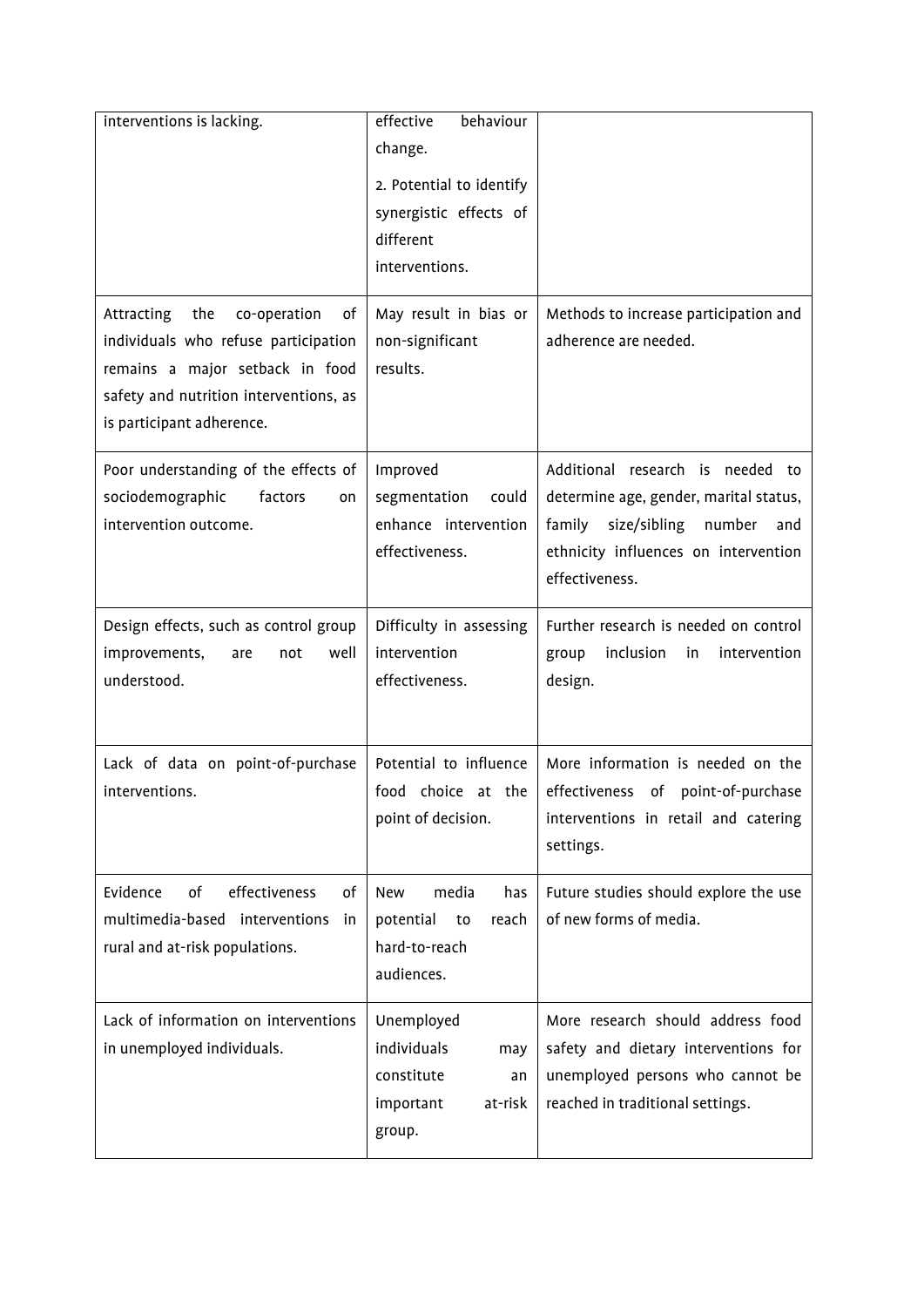| Interventions in religious groups have<br>shown promise.                                                                                               | Religious community<br>groups offer existing<br>within<br>structures<br>develop<br>which<br>to<br>behaviour<br>change<br>interventions. | Replication of interventions in religion<br>based community group within the<br>IOI context merits investigation.                                                                                                                                  |  |
|--------------------------------------------------------------------------------------------------------------------------------------------------------|-----------------------------------------------------------------------------------------------------------------------------------------|----------------------------------------------------------------------------------------------------------------------------------------------------------------------------------------------------------------------------------------------------|--|
| Dietary interventions are usually<br>more effective for individuals of<br>normal weight, rather than those who<br>are overweight or obese at baseline. | Interventions to target<br>obesity<br>be<br>may<br>ineffective.                                                                         | More research is needed to target<br>overweight and obese individuals.                                                                                                                                                                             |  |
| Research recommendations relating to communicating for behaviour change                                                                                |                                                                                                                                         |                                                                                                                                                                                                                                                    |  |
| Further research is needed on best<br>practice in risk communication,<br>including the role of trust.                                                  | enhance<br>Potential<br>to<br>confidence,<br>consumer<br>particularly during crises.                                                    | 1. Methods to enhance trust in<br>institutions responsible for food risk<br>communication in the IOI should be<br>investigated further.<br>2. The use of the internet and social<br>media in risk communication should<br>be investigated further. |  |
| The use of behavioural economics<br>or 'Nudge' techniques in food-<br>related behaviour change has not<br>been thoroughly evaluated.                   | 'Nudging' may constitute<br>one important route for<br>promoting<br>behaviour<br>change.                                                | The use of behavioural economics in<br>food-related<br>behaviour<br>change<br>merits further investigation.                                                                                                                                        |  |
| Research<br>associated with food<br>safety behavioural change is limited                                                                               | Low evidence base for<br>food<br>safety behaviour                                                                                       | Conduct studies on determinants<br>and barriers to safe food-related                                                                                                                                                                               |  |

| Sarety Defiavioural Charles is immed to 1000 - Sarety - Defiaviour |                           | ally paillers to sale lood-lelated |
|--------------------------------------------------------------------|---------------------------|------------------------------------|
| and could benefit from the use of                                  | change.                   | behaviour.                         |
| health<br>promotion and<br>social                                  |                           |                                    |
| marketing techniques, which rely                                   |                           |                                    |
| on a customer-focused and insight-                                 |                           |                                    |
| driven approach.                                                   |                           |                                    |
|                                                                    |                           |                                    |
| The effective use of social media in                               | Major increase in public  | Studies on the use of social media |
| promoting food related health has                                  | this<br>usage<br>means    | for food-related behaviour change  |
| not been investigated.                                             | a potentially<br>presents | are warranted, particularly weight |
|                                                                    | channel for<br>important  | management.                        |
|                                                                    | behaviour<br>promoting    |                                    |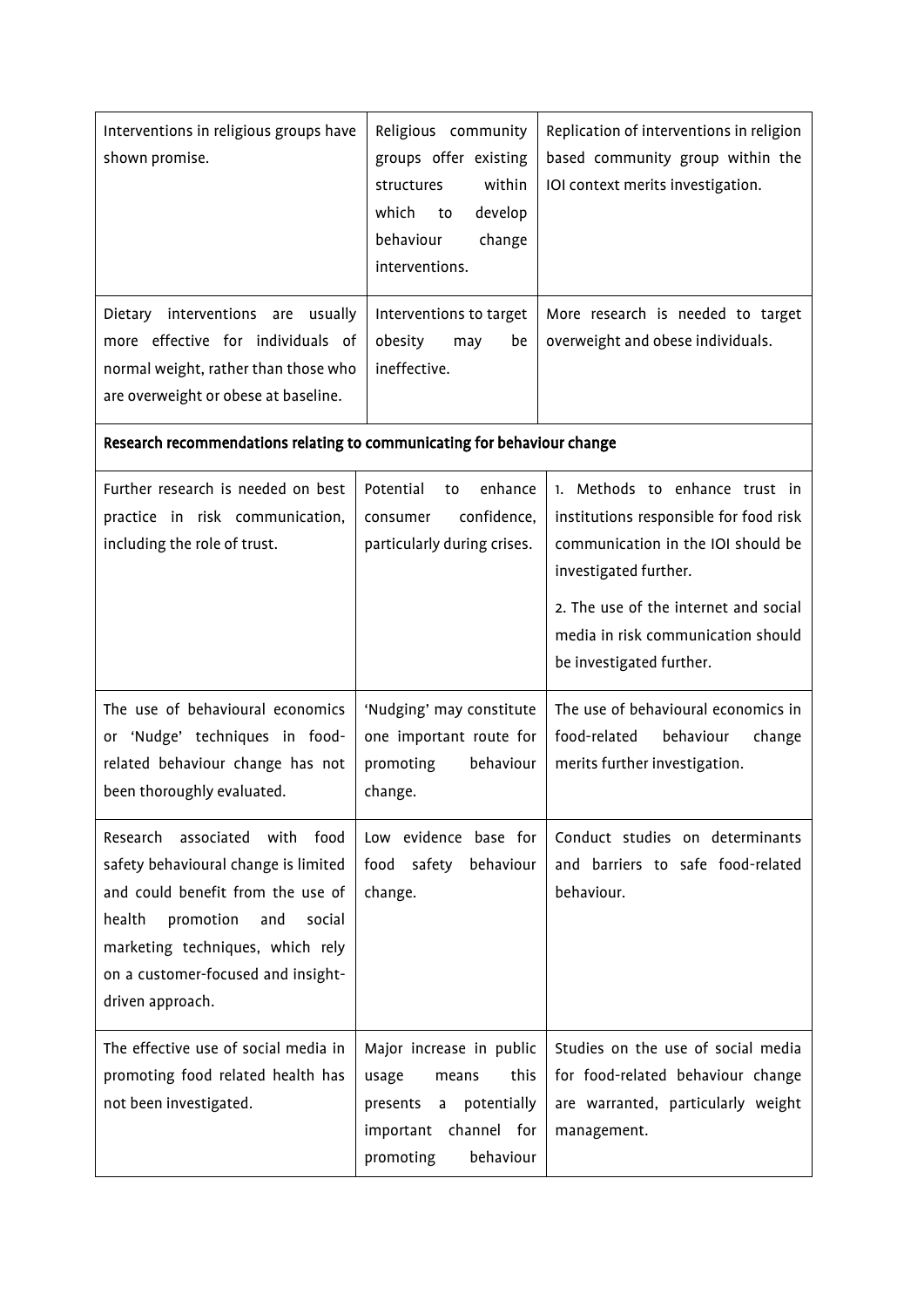|                                                                                                                                                                             | change.                                                                                                                          |                                                                                                                                        |
|-----------------------------------------------------------------------------------------------------------------------------------------------------------------------------|----------------------------------------------------------------------------------------------------------------------------------|----------------------------------------------------------------------------------------------------------------------------------------|
| Little evaluation of settings-based<br>policies for promoting food safety<br>and healthy eating on IOI.                                                                     | Difficult to assess impact<br>of policy measures.                                                                                | Evaluation of settings based policies<br>are required (schools, preschool,<br>catering, work place).                                   |
| While health promoters have been<br>using mass media to communicate<br>health<br>messages for decades,<br>relatively little research exists<br>regarding its effectiveness. | ability<br>Low<br>to<br>assess<br>effectiveness of<br>mass<br>media communication.                                               | 1. More evaluation of campaigns<br>needed.<br>2. Need for a template for reporting<br>evaluations<br>of<br>media<br>mass<br>campaigns. |
| Partnerships give organisations the<br>opportunity to combine resources<br>capabilities<br>and<br>to<br>promote<br>behaviour change.                                        | Partnership<br>approaches<br>have the potential to<br>enhance effectiveness of<br>multilevel programmes<br>for behaviour change. | Partnership approach needs further<br>evaluation.                                                                                      |

# Recommendations for interventions and communication of behaviour change on the IOI

| <b>Priorities</b><br>for<br>communication/intervention                                                                                        | Public<br>health<br>implication(s)                                                                                                  | Recommendation/<br>solution                                                                                                                                                                                                                                  |
|-----------------------------------------------------------------------------------------------------------------------------------------------|-------------------------------------------------------------------------------------------------------------------------------------|--------------------------------------------------------------------------------------------------------------------------------------------------------------------------------------------------------------------------------------------------------------|
| The review of food safety and nutrition<br>interventions in Chapter 2 outlines<br>effective characteristics of interventions.                 | Potential<br>improve<br>to<br>outcome of interventions.                                                                             | Future studies should consider<br>the<br>characteristics<br>0f<br>effectiveness when planning,<br>implementing and evaluating<br>identified in Chapter 2.                                                                                                    |
| Partnerships give<br>organisations the<br>opportunity to combine resources and<br>capabilities to tackle food safety and<br>nutrition issues. | Partnership<br>approaches<br>have the potential to<br>enhance effectiveness of<br>multilevel<br>programmes<br>for behaviour change. | 1 .Innovative approaches are<br>needed to achieve this synergy<br><b>between</b><br>resources<br>and<br>expertise, particularly in the<br>area of health.<br>2. The utilisation of public-<br>partnerships, which<br>private<br>has the potential to support |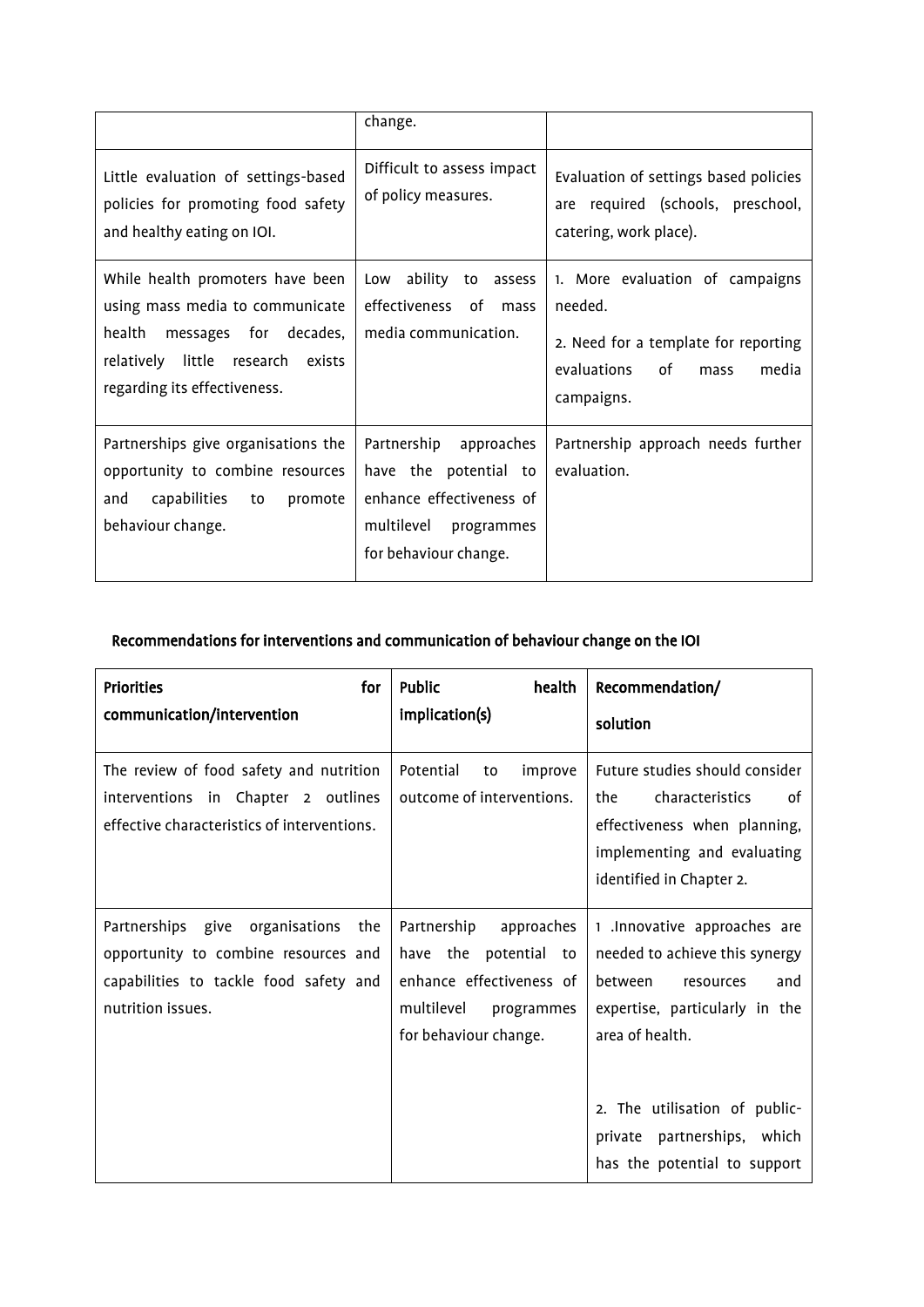|                                                                                                                                                                                                                                                                              |                                                                                                                                                      | health<br>professionals<br>to<br>facilitate behavioural change,<br>should be explored.                                                                                                                                                                                                                                                                            |
|------------------------------------------------------------------------------------------------------------------------------------------------------------------------------------------------------------------------------------------------------------------------------|------------------------------------------------------------------------------------------------------------------------------------------------------|-------------------------------------------------------------------------------------------------------------------------------------------------------------------------------------------------------------------------------------------------------------------------------------------------------------------------------------------------------------------|
| For behavioural change to continue to<br>take effect, communicators need to be<br>flexible adopting principles from more<br>established approaches such as health<br>promotion and risk communication with<br>more contemporary strategies such as<br>behavioural economics. | Drawing learnings from a<br>wide variety of disciplines<br>may result in improved<br>intervention<br>design,<br>implementation<br>and<br>evaluation. | Measures to change food-<br>related behaviour must draw<br>on best practice from a wide<br>variety of disciplines including<br>health<br>promotion,<br>risk<br>communication,<br>social<br>marketing and behavioural<br>economics.                                                                                                                                |
| Resource allocation needs to be analysed<br>with a focus on a comprehension of the<br>relationship between<br>complex<br>the<br>individual and their environment.                                                                                                            | A wide understanding and<br>targeting of the factors<br>affecting<br>behaviour<br>change<br>enhance<br>may<br>effectiveness.                         | Upstream social marketing<br>measures should be included<br>change<br>the<br>wider<br>to<br>environment and to create<br>supportive environments, with<br>downstream measures aiming<br>change<br>individual<br>to<br>behaviour.                                                                                                                                  |
| Best practice in social marketing has<br>already been established (see Volume 3,<br>Chapter 1, Section 1.8).                                                                                                                                                                 | Use of existing knowledge<br>base on effectiveness is<br>essential for successful<br>behaviour change.                                               | 1. It is essential that formative<br>research<br>in<br>programme<br>development, monitoring and<br>evaluation are implemented.<br>Behavioural<br>change<br>2.<br>communications need to be<br>evaluated<br>short-,<br>on<br>a<br>medium- and long-term basis,<br>not only to measure impact<br>and outcome but also to<br>the<br>techniques<br>assess<br>adopted. |
| Health literacy remains a barrier to health<br>improvement for many people.                                                                                                                                                                                                  | Vulnerable groups may be<br>particularly affected.                                                                                                   | Measures to improve health<br>literacy are needed.                                                                                                                                                                                                                                                                                                                |
| Continued emphasis on a settings-based                                                                                                                                                                                                                                       | Established<br>international                                                                                                                         | Expansion of the community                                                                                                                                                                                                                                                                                                                                        |